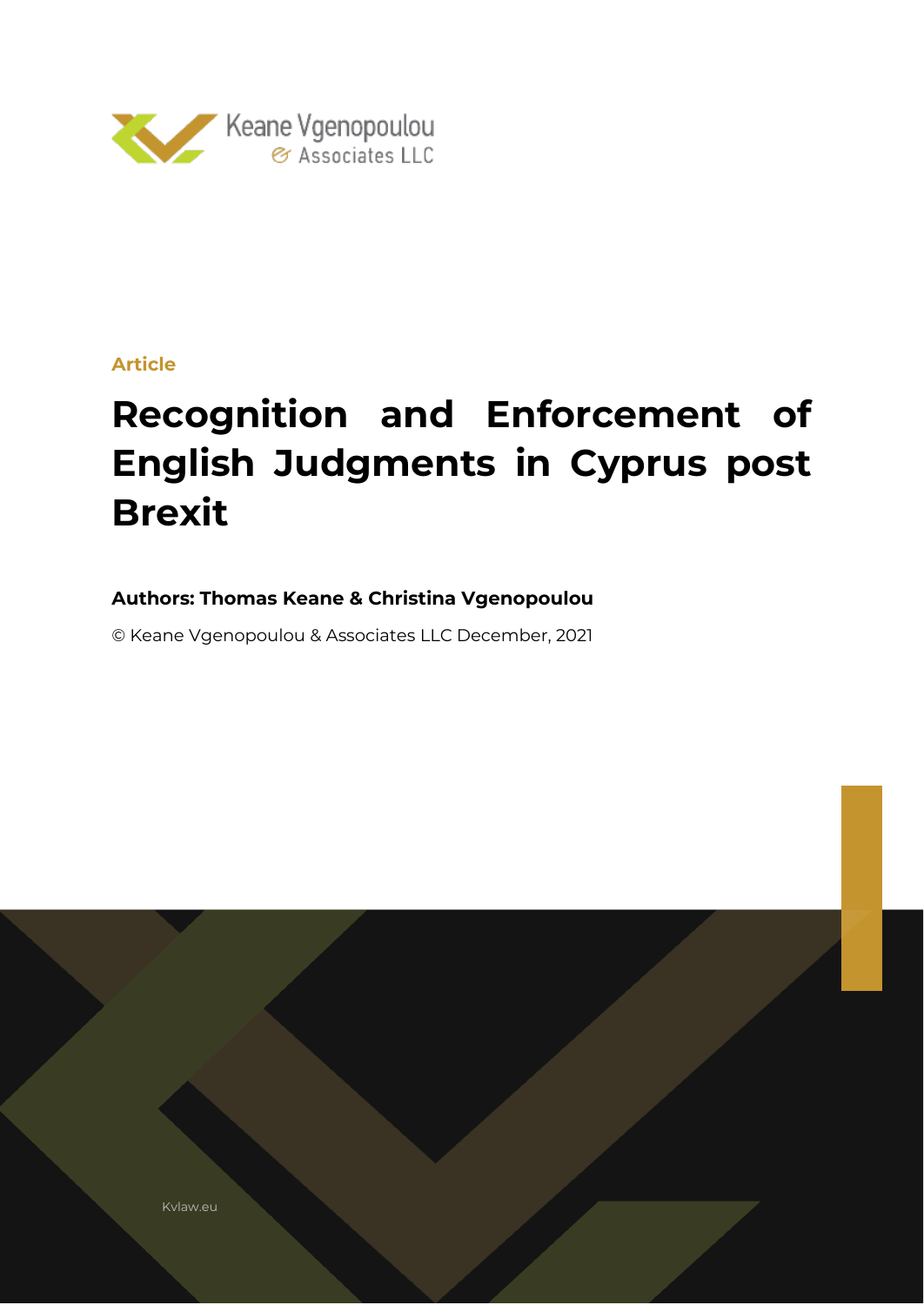

There is a long-standing prevalence in cross border agreements of parties opting to resolve their disputes before the English courts. Thus, it is of great importance to international business whether English law judgments will continue to have the same value in the EU and how they will be enforced post Brexit.

The UK left the EU on 31 January 2020. Pursuant to a withdrawal agreement (the "**Withdrawal Agreement**") entered into between the UK and the EU, a transitional period applied from the date of the withdrawal of the UK from the EU to 31 December 2020, during which EU law continued to apply to the UK. The Withdrawal Agreement provides that judgments issued by English courts in proceedings instituted before the end of the transition period (i.e., before 31 December 2020) will continue to be recognised and enforced in the EU pursuant to the Recast Regulation, subject to its provisions.

From 1 January 2021 the Brussels I Regulation No. 1215/2012 (the "**Recast Regulation**") and Lugano Convention cease to apply in the United Kingdom. This means that for all proceedings that were not instituted prior to 1 January 2021, parties have two options when seeking enforcement of an English judgment in the European Union –under either (a) the 2005 Hague Convention on Choice of Court Agreements (the "**Hague Convention**") or (b) the domestic law of the relevant EU Member State.

The Hague Convention only applies to judgments of courts of contracting states designated in exclusive choice of court agreements and there are limitations and uncertainties as to its scope. Unlike the Recast Regulation, it does not apply to certain protective measures. If the Hague Convention does not apply enforcement of an English court judgment would be determined in accordance with the relevant member state's domestic law and subject to any limitations under that law.

In its White Paper from July 2018, the UK Government stated that it would seek to participate in the Lugano Convention on leaving the EU, which would mean English judgments would continue to be recognised and enforced in contracting states. In the same White Paper, the UK Government also stated it would seek a new bilateral agreement with the remaining EU Member States concerning cooperation in the area of civil justice including arrangements for the continued mutual recognition and enforcement of judgments. However, in a document dated 27 February 2020 entitled "Our Approach to the Future Relationship with the EU", the UK Government referred only to the Hague Convention and the Lugano Convention. The UK had applied to accede to the Lugano Convention, but the EU recently notified the parties to the Lugano Convention that it is not in a position to invite the UK to accede to the Lugano Convention.

As a consequence of this, two situations must hence be distinguished: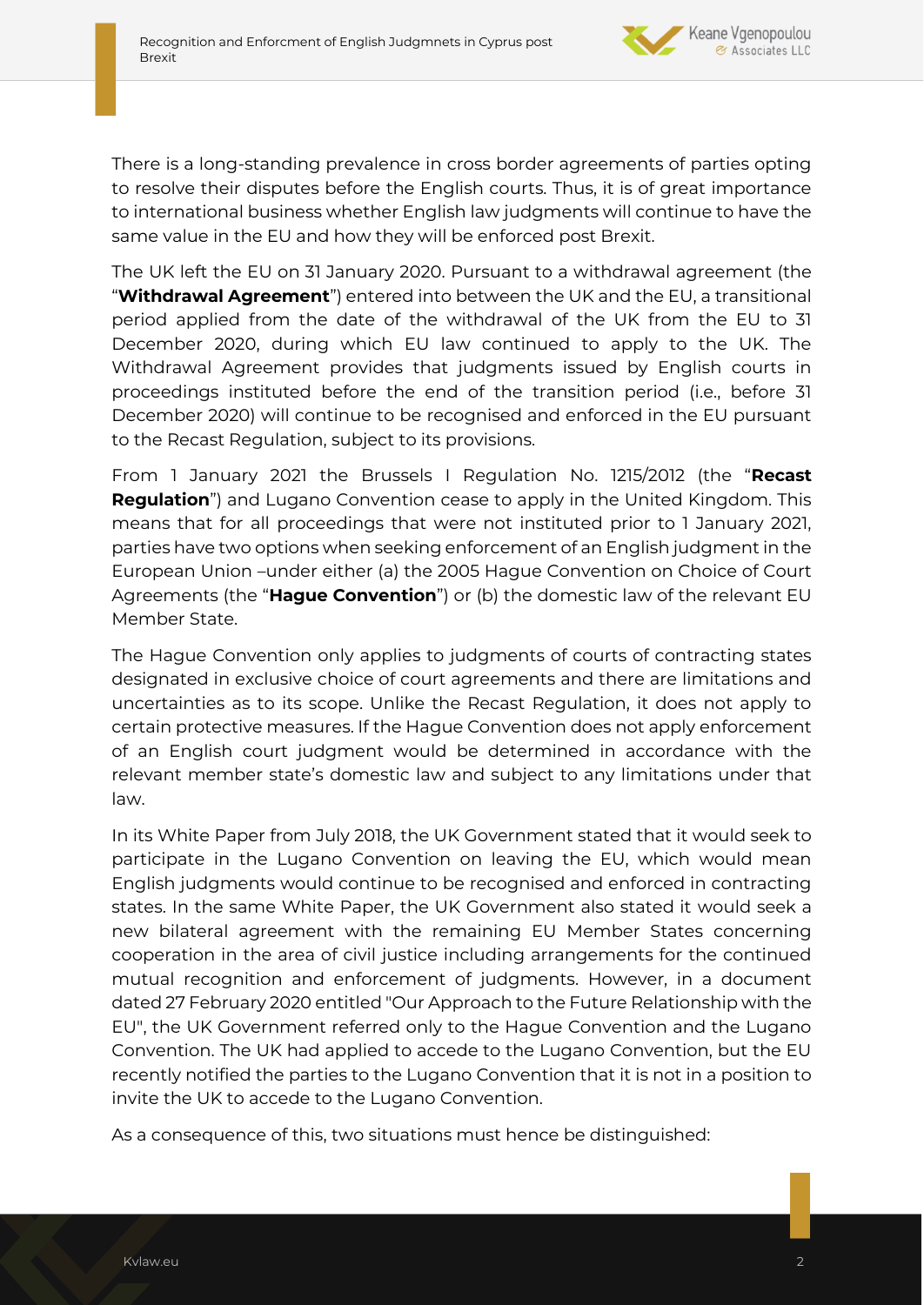

- (i) Where the Hague Convention applies, a final civil or commercial judgment obtained in the courts of England will be enforceable in Cyprus subject to the applicable enforcement proceedings provided for in the Hague Convention.
- (ii) Where the Hague Convention does not apply, for example in relation to asymmetrical jurisdiction clauses a final and conclusive civil or commercial judgment obtained in the courts of England will be enforceable in Cyprus subject to the rules on recognition and enforcement of judgments in Cyprus as laid down in The Foreign Judgments (Reciprocal Enforcement) Law Cap.10 (as amended).

Asymmetric jurisdiction clauses are commonplace in financing documents and allow one party (typically the lender/finance party(ies)) to sue another party (typically the borrower) in any jurisdiction but restricts the borrower to sue in only one exclusive jurisdiction. Thus the lender has the comfort of knowing that it can only be sued in its preferred jurisdiction but it has the flexibility to sue the borrower in any jurisdiction.

The status of asymmetric clauses has been considered recently in obiter by the English Court of Appeal in Etihad Airways PJSC v Flöther [2019] EWHC 3107 (Comm). The Court stated that it was prepared to proceed on the basis that the Hague Convention should probably be interpreted as not applying to asymmetric clauses. Thus, it is advisable that if a party wishes to take advantage of the Hague Convention, the safest assumption when choosing a jurisdiction clause is that only a symmetric exclusive jurisdiction clause, which applies equally to both parties, will be within the Hague Convention.

Turning to recognition and enforcement under Cyprus law same is effected pursuant to the provisions of Cap.10. Cypriot courts will authorise the enforcement in Cyprus of the judgment of the English court, unless the Cypriot court considers that any of the following apply (in which case, enforcement may be refused):

- o the English judgment cannot be enforced by execution in England;
- o the enforcement of the English judgment would be contrary to public policy in Cyprus;
- o the judgment debtor had not received notice of the original proceedings in England in sufficient time to enable him to defend the proceedings and did not appear;
- o the English court had no jurisdiction in the circumstances of the case;
- o the rights under the English judgment are not attributable to the person who is seeking its registration and enforcement; or